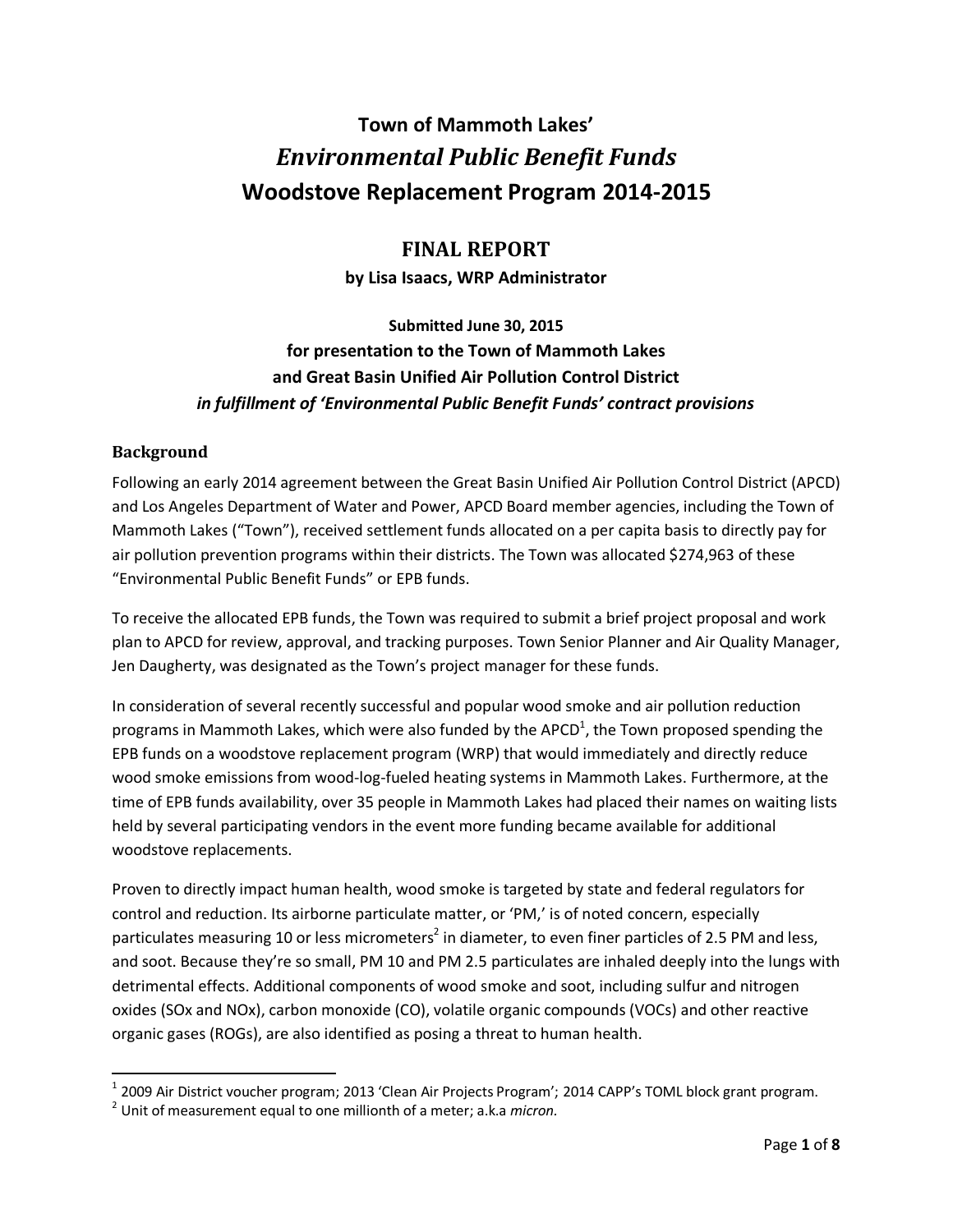Especially during periods of very cold, calm winter weather, the APCD's Mammoth Lakes air quality monitor sometimes registers PM levels that exceed California's 24-hour air quality standard of 50 micrograms<sup>3</sup> per cubic meter (50  $\mu$ g/m<sup>3</sup>). However, and likely due in part to recent efforts replacing old wood–burning systems, winter exceedances have dropped from 33 in 2010-2011 to zero in 2014-2015.

In July 2014, the Town received approval from the APCD to use the Town's EPB funds on a WRP. A work plan was prepared by the Town and approved by the Town Council via Resolution 14-50 on August 6, 2014. The work plan was also approved by APCD in August 2014. The work plan, noting two phases for program implementation, included participation qualifications, administration, rates for new installations, and projected results. An initial WRP budget also broke apart all available EPB funds:

| Town Staff Administration -            | \$10,000  |
|----------------------------------------|-----------|
| Program Administrator/Consultant -     | \$10,000  |
| Advertising/Public Outreach -          | \$2,000   |
| Woodstove Replacements -               | \$252,963 |
| <b>Total EPB Funds &amp; WRP Costs</b> | \$274,963 |

No additional shared costs were anticipated from the Town; however, to help stretch available funds, shared costs were anticipated from participating property owners, with amounts dependent on equipment selection and specific installation requirements.

With this budget, it was initially estimated that approximately 130 to 200 woodstoves and fireplaces would be upgraded, resulting in immediate reductions of several thousand pounds of wood-smoke particulate emissions annually throughout Mammoth Lakes. Industry standards of specific emissions for old and new wood and gas burning systems have been reported as follows:<sup>4</sup>

| Figure 1                          | <b>EMISSION FACTORS**(Ibs emissions/cord or ton fuel burned)</b> |              |             |           |            |      |            |                 |
|-----------------------------------|------------------------------------------------------------------|--------------|-------------|-----------|------------|------|------------|-----------------|
|                                   |                                                                  |              |             |           |            |      | VOC/       |                 |
| <b>Heating Device</b>             | <b>Fuel Type</b>                                                 | <b>PM2.5</b> | <b>PM10</b> | <b>CO</b> | <b>NOx</b> | SOx  | <b>ROG</b> | NH <sub>3</sub> |
| Open Fireplace: not EPA compliant | Cord Wood                                                        | 22.7         | 23.6        | 149       | 2.6        | 0.4  | 18.9       | 1.8             |
| Open Fireplace: not EPA compliant | Manufactured<br>Pressed Logs                                     | 46.4         | 48.2        | 137       | 6.5        | 4.2  | 33.8       | 0.004           |
| Fireplace Inserts: not EPA        |                                                                  |              |             |           |            |      |            |                 |
| compliant                         | Cord Wood                                                        | 29.5         | 30.6        | 230.8     | 2.8        | 0.4  | 53         | 1.7             |
| Fireplace Inserts: EPA Phase 2    |                                                                  |              |             |           |            |      |            |                 |
| compliant                         | Cord Wood                                                        | 14.1         | 14.6        | 140.8     | 2.28       | 0.4  | 12         | 0.9             |
| Conventional Woodstove:           |                                                                  |              |             |           |            |      |            |                 |
| Not EPA compliant                 | Cord Wood                                                        | 29.5         | 30.6        | 230.8     | 2.8        | 0.4  | 53         | 1.7             |
| Woodstove: EPA Phase 2            |                                                                  |              |             |           |            |      |            |                 |
| compliant                         | Cord Wood                                                        | 14.1         | 14.6        | 140.8     | 2.28       | 0.4  | 12         | 0.9             |
| Pellet Stoves & Inserts           | <b>Wood Pellets</b>                                              | 2.9          | 3.06        | 15.9      | 3.8        | 0.32 | 0.04       | 0.3             |
| Gas Stoves & Inserts              | Propane                                                          | 7.6          | 7.6         | 40        | 94         | 0.6  | 5.5        | 0.3             |

\*Sources for wood & pellet emission factors: 2002 National Emission Inventory; Mid-Atlantic Regional Air Management Association study (Houck, 2006a); U.S. EPA AP-42 Section 1.10 (U.S. EPA 1996a); Oregon Dept. of Energy study (Barnett, 1992). \*\*Source for gas emission factors as noted in mmcf (million cubic feet) burned: U.S. EPA AP-42 Section 1.4 (U.S. EPA 1996a).

3 Unit of mass weighing one billionth of a kilogram, one millionth of a gram, or one thousandth of a milligram.

 $^4$  Emission factors have been revised since initial WRP proposal to reflect more current EPA figures.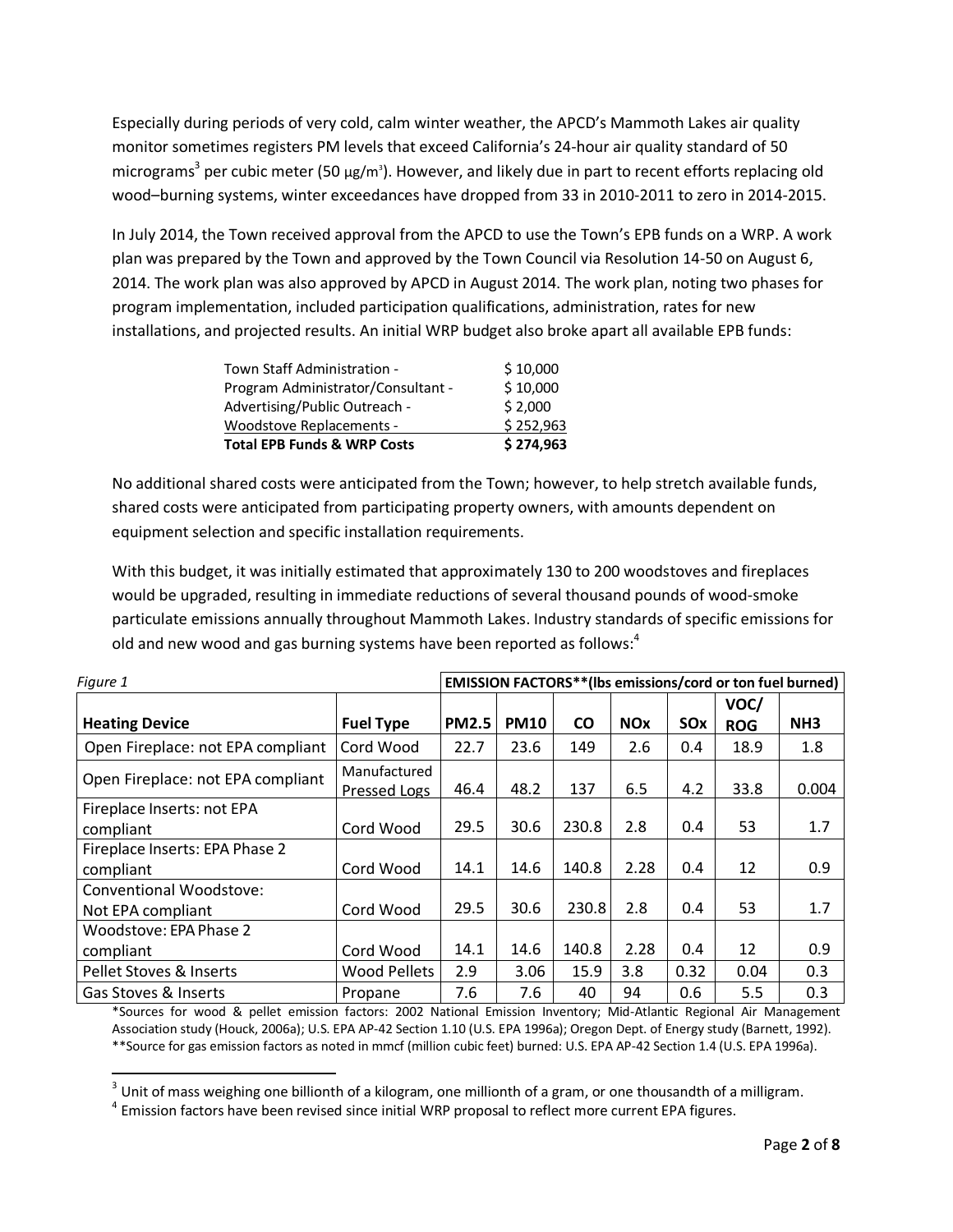#### **Program Implementation**

As the first step toward program implementation, Lisa Isaacs, was contracted by the Town to administer the WRP for the term of August 13, 2014 to July 1, 2015. The Town selected Lisa Isaacs due to her recent experience administering woodstove replacement programs for the APCD, including woodstove replacements in Mammoth Lakes. Ms. Isaacs worked closely with Ms. Daugherty to ensure the Town's work plan was followed and goals reached, including adherence to the EPB funds budget.

Contract requirements were outlined for program vendors who would contract with public customers for old equipment removal and the sale and installation of new heating systems. Qualifications for vendor participation were based on a vendor being a locally licensed retailer with licensed installers. Insurance and employer provisions were also required of vendors, and the contract term was set for August 19, 2014 to July 1, 2015.

After review and approval by the Town attorney and Town risk management, all prospective vendors were provided with the contract language, resulting in the following businesses agreeing to the established terms and contract requirements:

- 1. Clean Sweep LTD (Scott Voss Enterprises), owned and operated by Scott Voss Contract executed on August 22, 2014 Telephone: 760/934-3453 [info@abetterfireplace.com](mailto:info@abetterfireplace.com)
- 2. Angelo's Stove & Chimney, owned and operated by Angelo La Barbera Contract executed on September 3, 2014 Telephone: 760/914-2445 [angelosstoves@gmail.com](mailto:angelosstoves@gmail.com)
- 3. High Country Lumber Inc., owned by Steven Joseph Contract executed on September 3, 2014 Telephone: 760/873-5874 [hclsteve@aol.com](mailto:hclsteve@aol.com)
- 4. S.E.T.T.S. Inc., d.b.a. Alpine Stove & Mercantile, owned and operated by Tom and Susie Walczak Contract executed on September 23, 2014 Telephone:760/934-4416 [alpinestove@yahoo.com](mailto:alpinestove@yahoo.com)
- 5. Batchelder Enterprises Inc., owned and operated by George Batchelder Contract executed on September 24, 2014 Telephone: 760/873-3800 [info@batchelder-enterprises.com](mailto:info@batchelder-enterprises.com)

Once contracts were executed by Town Manager, Dan Holler, program vendors commenced work on the woodstove replacement program beginning with contacting all people on their existing waiting lists to allow them the first opportunity to participate.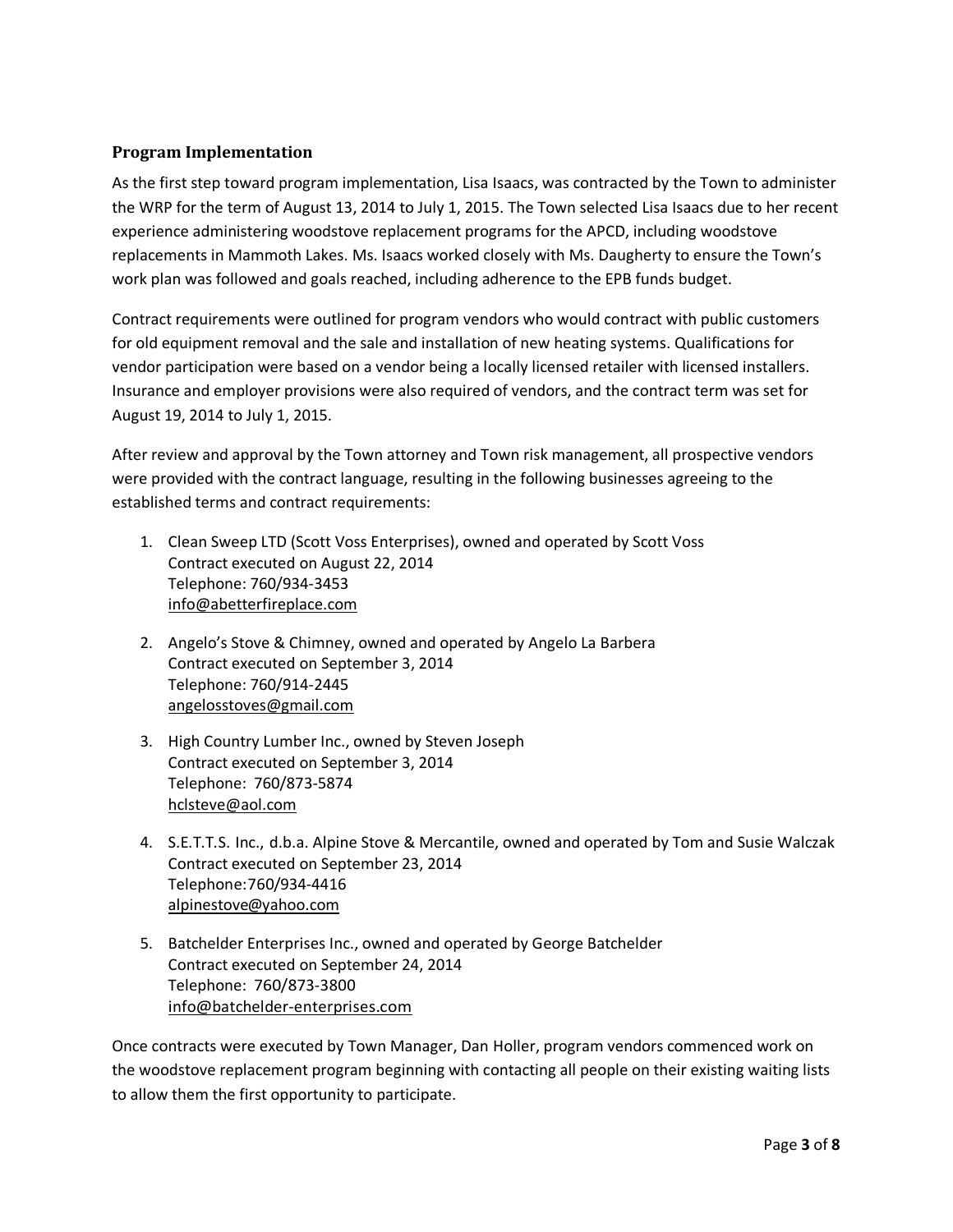According to the approved work plan, program implementation was broken into two phases to address 1) currently compliant and 2) non-compliant properties, allowing for a contingency opportunity to ensure that all available funds were spent. 'Compliant' properties were/are defined as those in compliance with the Town's Municipal Code Chapter 8.30 (Particulate Emissions Regulations).

## **Phase One – Compliant Properties**

Phase One was planned to benefit property owners who were currently in compliance with the Town's Municipal Code Chapter 8.30 regarding heating system upgrades when a property changes title.<sup>5</sup> Phase One offered financial incentives to replace open fireplaces and old woodstoves not compliant with 'EPA Phase 2'<sup>6</sup> standards earlier than required by Town Code. Incentives were also offered to replace compliant EPA Phase 2 wood-burning devices (stoves and fireplaces) with less emissive pellet and gas burning systems.

Phase One financial incentives were established as follows, to be paid directly to program vendors who would then credit the amount against customer bills:

- \$1,500 toward the cost of a new EPA Phase 2-certified log-burning system replacing noncertified wood-burning system.
- \$2,000 toward the cost of a new EPA-compliant pellet or gas-burning system replacing any wood-burning system, EPA certified or not.
- $\bullet$  \$500 toward the cost of a new pellet or gas heating system<sup>7</sup> for recent property purchasers who, in compliance with Municipal Code Chapter 8.30, applied for a permit within 90 days of property title change to replace a non-compliant wood-burning system.

Program publicity followed with a press release submitted and picked up by all local media outlets, including *The Mammoth Times*, *The Sheet*, *Sierra Wave* (radio, television and web media), and KMMT/KRHV radio broadcasts. Simultaneously, emails detailing the program were sent to over 200 recipients, including many residents and businesses on the Town's 'Air Quality Updates' distribution list. Additionally, program notices were placed on the Town and APCD's websites. Vendors also reached out to prospective customers with information detailing program incentives while a few advertised the program as part of their business advertising.

Following the *'first come, first served'* process, program participation was immediate with all vendors, other than Batchelder Enterprises who only offered kerosene heating systems, signing up numerous customers. The first installs were completed on August 27, 2014.

In addition to installations, all vendors were required to follow an approved scrapping process to ensure that removed, old equipment would never again be used, and all installs had to be inspected by Town inspectors before invoices could be submitted for payment. Once Ms. Issacs received

 $\overline{a}$ <sup>5</sup> Dated property purchase documents were required when replacing non-EPA compliant systems.

 $^6$  EPA 'Phase 2' standards are distinct from and unrelated to WRP 'Phase One' and 'Phase Two.'

 $^7$  Because new property owners were legally required to upgrade from old systems at time of title change, this incentive was offered only for new pellet and gas systems, not new log-burning systems, to encourage upgrading to less emissive systems.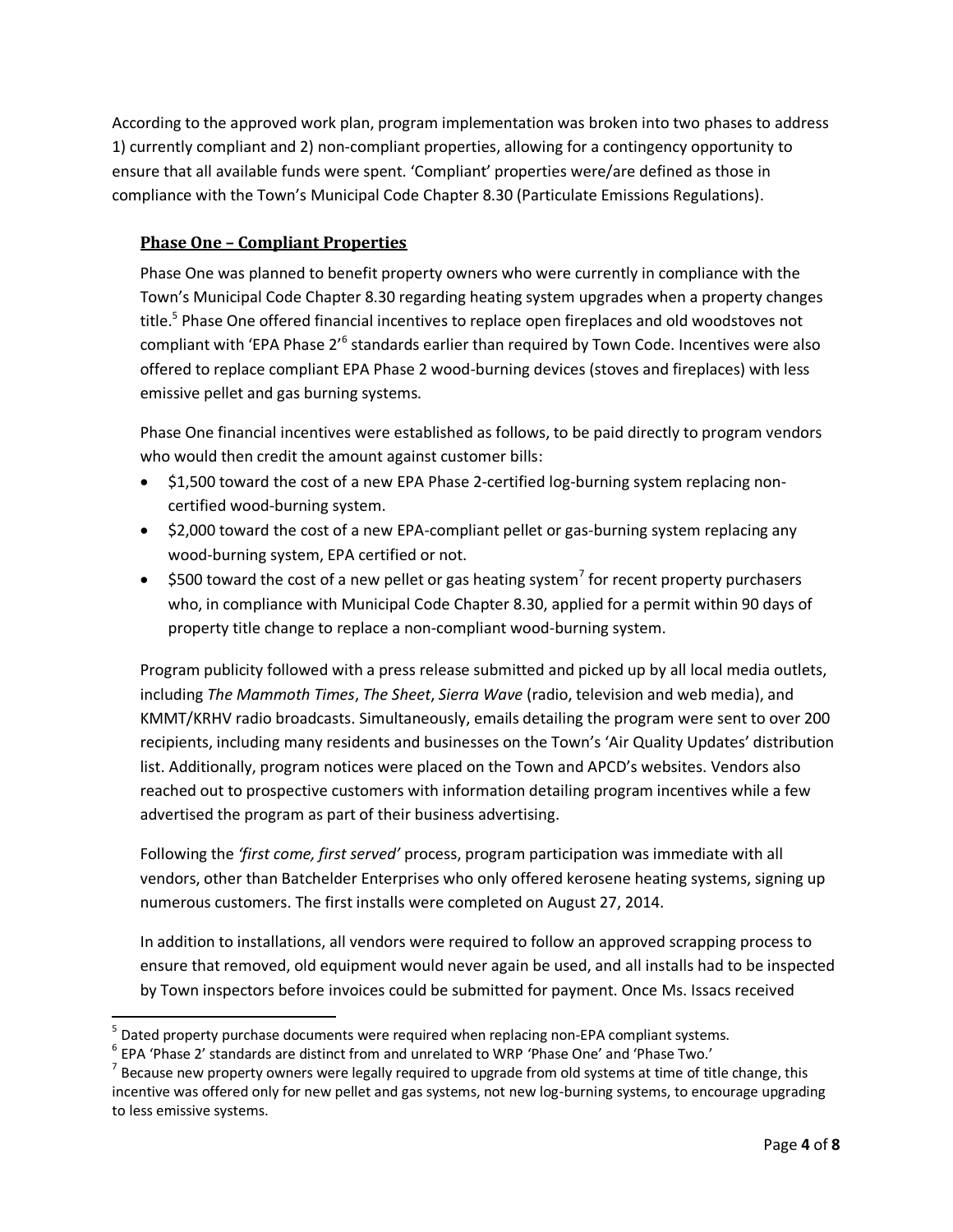vendor invoices, Ms. Isaacs performed procedural checks to ensure program requirements were followed and all documents were in order, including copies of finalized permits and proof of property purchase dates where required. Once verified, invoices and accompanying documents were then submitted to Ms. Daugherty for final review and payment approval.

### **Phase Two – Compliant and Non-Compliant Properties**

By late February 2015, customer participation had slowed, leading to concern that all EPB funds might not be spent by the program deadline. Therefore, the Town requested and received approval from the APCD to implement Phase Two, opening participation to non-compliant properties.

In addition to Phase One's requirements and financial incentives, Phase Two also included the incentive of \$500 toward a new EPA-compliant heating system for non-compliant properties, including EPA Phase 2 wood burning replacement systems not offered in Phase One. Proof of property purchase date documents were not required since these properties were non-compliant.

Publicity again followed to ensure those who might have wanted to participate in the past but couldn't, were informed that they were now eligible. Participation immediately increased, although many new customers were still qualified under Phase One. Most likely, a renewed public awareness/interest was simply stirred by the additional publicity.

## **Program Results**

 $\overline{\phantom{a}}$ 

Overall, this program was very successful. At program conclusion, all funds were completely expended, resulting in 145 new and much cleaner EPA compliant heating systems installed throughout Mammoth Lakes at a cost of \$251,000.<sup>8</sup> While this was within the initial projection of between 130 and 200 new installs, it is at the lower end due to a significant number of \$2,000 inserts (pellet and gas) installed to replace existing wood inserts in prefabricated fireplaces ("fireboxes") within multi-unit dwellings. More than 73 property owners utilized the program to install these inserts in compliance with Municipal Code Subsection 15.04.140.C, which requires the replacement of existing wood inserts in prefabricated fireboxes upon sale of the property and no later than October 31, 2022.

Total shared costs paid by property owners amounted to \$388,127 or 141 percent of the total EPB budget of \$274,963, and 155 percent of install costs provided to the vendors (\$251,000).

#### **Installation breakdown with costs by vendor\***

- Alpine Stove & Mercantile: 26 installs for \$48,000 / \$75,681 billed in shared costs (158%)
- Angelo's Stove & Chimney: 50 installs for \$84,000 / \$126,005 billed in shared costs (150%)
- Clean Sweep: 66 installs for \$117,500 / \$176,975 billed in shared costs (151%)
- High Country Lumber: 3 installs for \$1,500 / \$9,466 billed in shared costs (631%)<sup>9</sup>

\*Batchelder Enterprises did not perform any installs for the program despite inclusion in all advertising. This was possibly due to the perceived decreasing popularity of kerosene heating systems.

 $^8$  Several property owners were turned away from program participation once all funds were expended.

 $^9$  High Country Lumber's shared costs were much larger by percentage than other vendors because their three installs received the lower \$500 program incentive rate. Their total install costs were on par with all other vendors.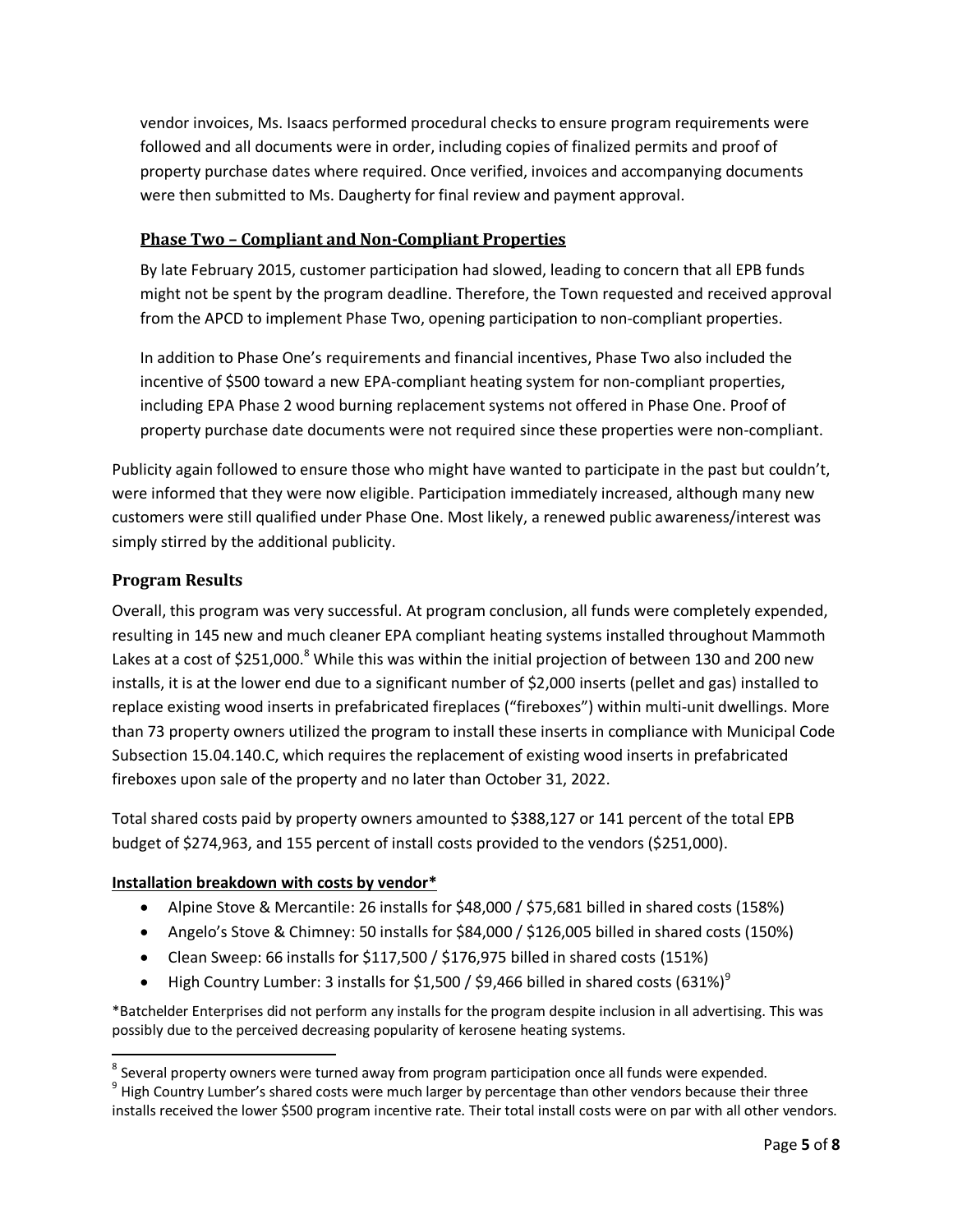#### **Installation breakdown by type**

- Non-compliant woodstove replaced with EPA 2-compliant woodstove: 13
- Non-compliant woodstove replaced with compliant pellet stove: 12
- Non-compliant woodstove replaced with compliant gas stove: 1
- Non-compliant open fireplace replaced with compliant fireplace: 2
- Non-compliant open fireplace fitted with compliant wood insert: 1
- Non-compliant open fireplace fitted with compliant pellet insert: 14
- Non-compliant open fireplace fitted with compliant gas insert: 7
- Non-compliant fireplace insert replaced with compliant pellet insert: 3
- EPA-compliant woodstove replaced with compliant pellet stove: 18
- EPA-compliant woodstove replaced with compliant gas stove: 1
- EPA-compliant wood fireplace insert replaced with compliant gas insert: 4
- EPA-compliant wood fireplace insert replaced with compliant pellet insert: 69

Total installs =  $145*$ 

 $\overline{\phantom{a}}$ 

\*Seven of these installs were for newly purchased properties at \$500 each, while 13 others were completed during Phase Two for non-compliant properties also at \$500 each.

In consideration of these replaced and new heating systems, and emission amounts per cord or ton of fuel burned (or mmcf of propane burned) as noted in *Figure 1* on page 2 and appended to the end of this report, the 145 replaced wood-burning systems collectively created around 2,697 pounds of PM2.5 and 2,797 pounds of PM10 emissions for every 145 tons or cords of wood burned, or one ton/cord burned per system. Comparatively, the 145 new systems collectively emit around 600 pounds of PM2.5 and 700 pounds of PM10 to create the same amount of heat, equating to a collective reduction of around 1,886 pounds of PM2.5 and 1,939 pounds of PM10 Town-wide for every 132 tons or cords burned (13 wood-burning systems were replaced with propane heating systems).<sup>10</sup> Extrapolating these emission amounts out to an average of three cords or tons burned annually per wood and pellet system (not accounting for less fuel required by new, more efficient systems), this amounts to a rough estimate of more than 5,658 pounds of PM2.5 and 5,817 pounds of PM10 reduced per year Town-wide, or **over 11,475 pounds / 5.7 TONS** of particulates combined, as well as a significant amount of additional, targeted wood smoke components per *Figure 1*.

Accounting for the additional 50 new installs in Mammoth Lakes funded by the previous APCD programs (1 through the 2009 voucher program; 28 through 2013 Clean Air Projects Program; 21 through CAPP's 2013-14 block grant program), it's safe to say that well over 6 tons of particulates and *many* pounds of additional air pollution have been removed from Mammoth Lakes' immediate atmosphere by concerted efforts between the Town and the APCD to replace and upgrade emissive wood-burning systems.

 $^{10}$  Emission factors for old and new equipment are from EPA's most recently reported data; however total amounts for NEW equipment are estimates only, given that emission factors for propane are calculated using an entirely different factor and resultant PM emission amounts are extremely small in comparison to wood.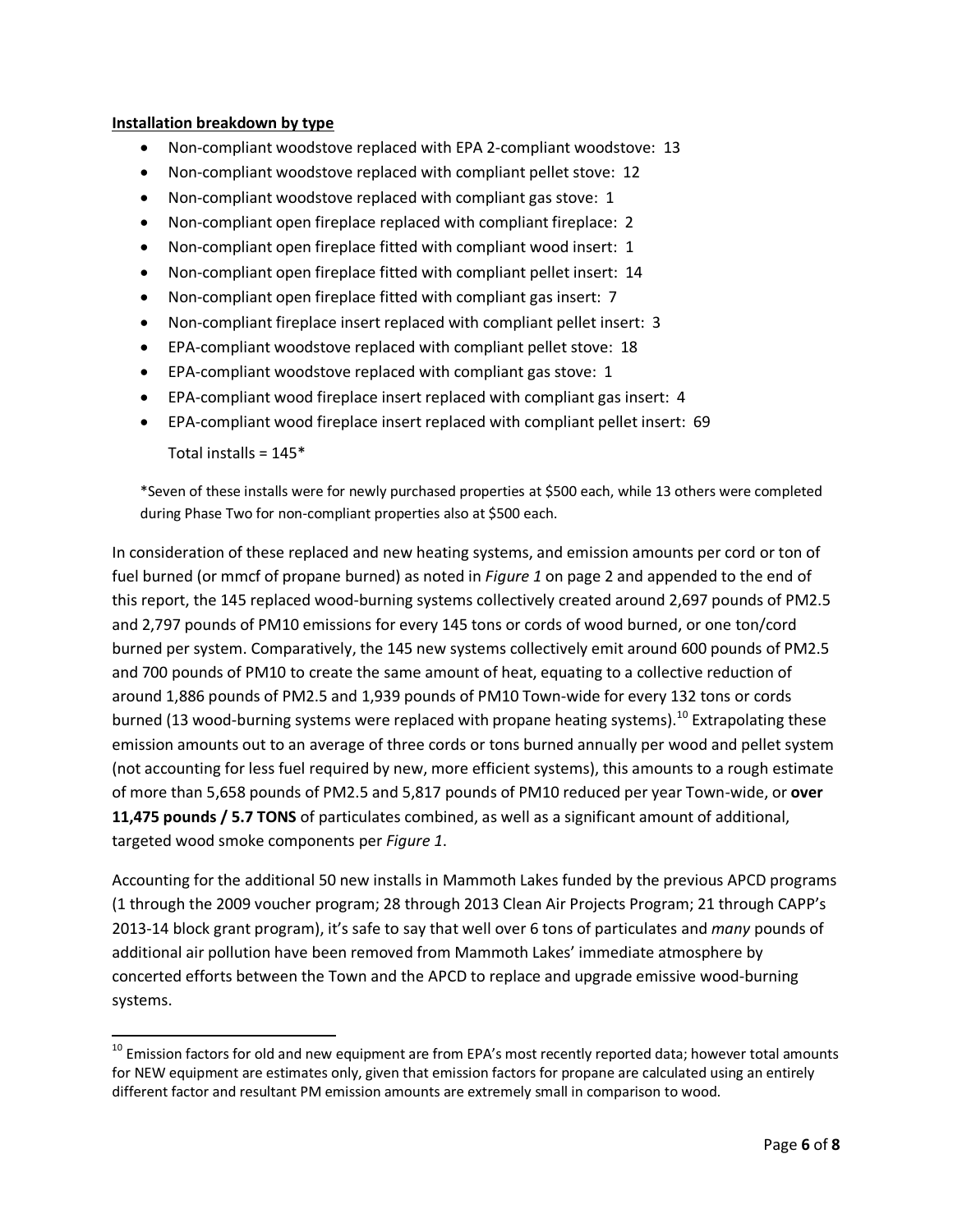### **Budget – Final Cost Accounting**

The original budget was approved in conjunction with the work plan in August 2014. During the initiation of Phase Two in March 2015, the Town notified the APCD of some budget adjustments. These adjustments included additional costs for the program administrator and decreased costs for Town staff administration and advertising. The final budget numbers below show that excess Town staff administration and advertising funds realized at the end of the program were allocated to woodstove replacements.

|                                            | <b>Original Budget</b><br>(August 2014) | <b>Adjusted Budget</b><br>(March 2015) | <b>Final Budget</b> |
|--------------------------------------------|-----------------------------------------|----------------------------------------|---------------------|
| <b>Administrator Contract (Ms. Isaacs)</b> | \$10,000                                | \$17,500                               | \$17,500            |
| <b>Town Administration</b>                 | \$10,000                                | \$7,500                                | \$6,463             |
| <b>Advertising</b>                         | \$2,000                                 | \$500                                  | S0                  |
| <b>Woodstove Replacements</b>              | \$252,962                               | \$249,462                              | \$251,000           |
|                                            |                                         | Total                                  | \$274,963           |

#### **Recommendations and Lessons Learned**

Considering the numerous program variables, including various vendors, contract requirements, and the finite budget, this program required a significant amount of administrative time and close attention to detail by everyone involved to ensure all requirements were met with no budget over-runs. Importantly, because the EPB fund is public money, attention to detail cannot be overstated. Toward this end, it's also a very good idea to have at least two experienced administrative personnel scrutinizing program documents to help ensure errors are caught and clarifications made. With this in mind, good working relationships are essential for smooth, accurate program operations, not only between administration personnel, but also between administration and program vendors. Toward this end, both Ms. Isaacs and Ms. Daugherty's participation was invaluable, ensuring the program proceeded smoothly.

It would have been better, however, if Ms. Isaacs administrative contract had extended one month beyond the vendors' contracted term to allow ample time for closing out the program, including tallies, findings, and final report. Unfortunately, both Ms. Isaacs administrative contract and vendors' contracts were all written to expire on July 1, creating a tight crunch for the final administrative requirements that were only possible once vendors were finished. Forecasting this approaching conflict, Ms. Isaacs repeatedly directed the vendors to have all installs completed with final reports and invoices submitted 'before' the end of June, allowing a few days to wrap up final reporting. However, the vendors needed the full contract term to complete all installs, which proved challenging. Furthermore, in regards to installs, the winter of 2014-2015 was very light on snowfall, allowing installations to proceed without weather-related interruptions. If the winter had been heavy or extreme, it would likely have been necessary to extend contracted terms.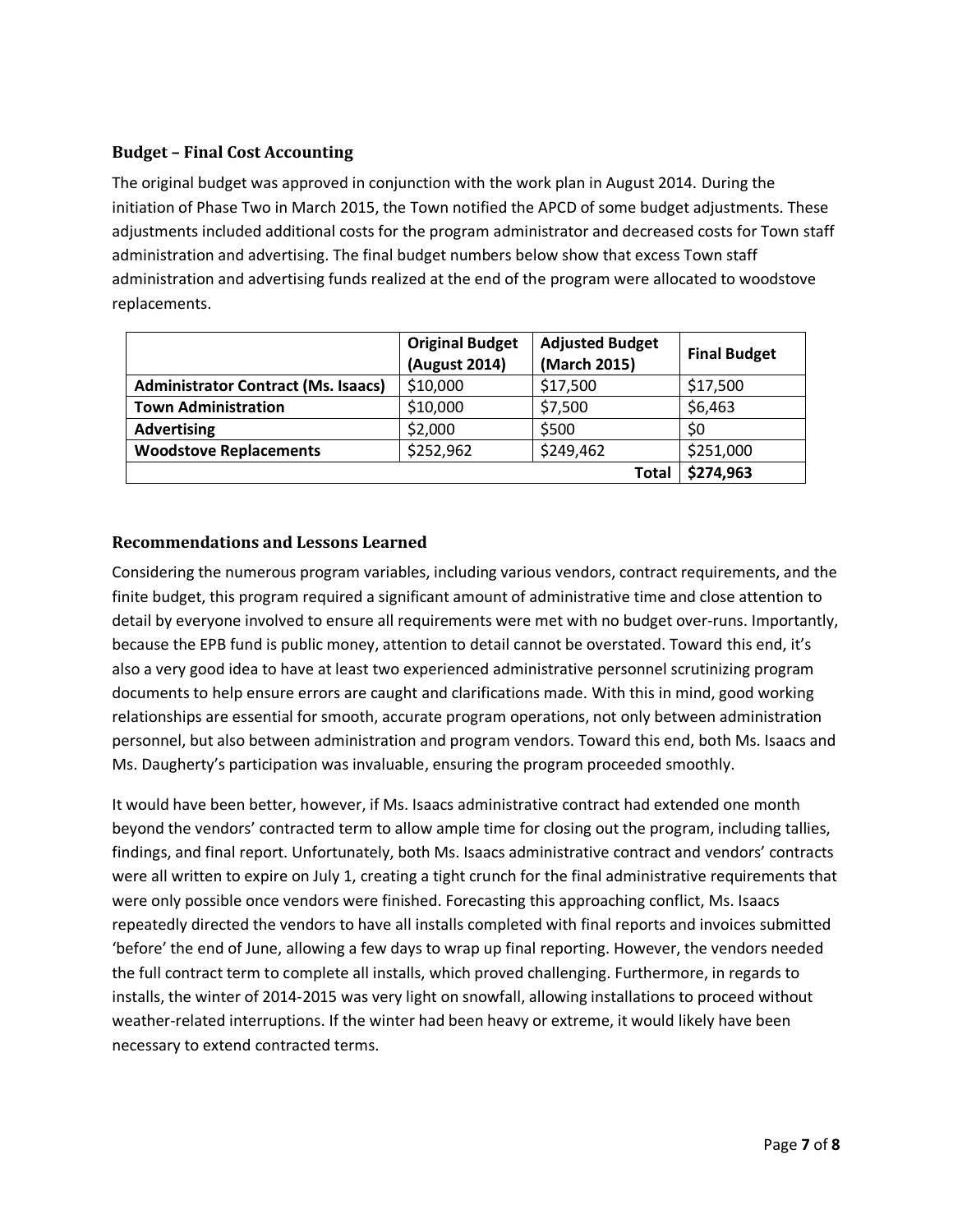Considering past program results, it's apparent that customers' shared costs can affect participation. The subsidized amounts varying between \$500 and \$2,000 per new system weren't significantly prohibitive, as illustrated by the full expenditure of funds. The vendors did report a few customers backed out when they realized the amount of shared costs required, but for every one of them, another customer was willing and able to pay.

Related to shared costs, it is advisable that all vendors require customers to pay significant deposits on their shared costs, or all shared costs, up front before the installation commences to help vendors with initial cost outlays as well as discourage customers from backing out late into the process after some costs have been incurred.

It is also noteworthy that business insurers are moving away from providing liability coverage for jobs contracted by homeowners associations or multi-unit commercial developments. According to one carrier, this is due to the fact that these types of jobs are the ones most likely to end up with lawsuits. Therefore, going forward, installations funded by like programs should be restricted to those contracted directly through property owners only.

Lastly, but noteworthy nonetheless, it is apparent that many property owners are moving away from wood-burning systems in favor of systems that are much easier to operate and cleaner – most notably pellet systems. One potential concern regarding this shift is that retailers may need to significantly increase the amount of pellet fuel they regularly stock so that during harsh or long winters sufficient pellet fuel remains available.

In closing, thank you very much for the opportunity to administer Mammoth Lakes' EPB-funded woodstove replacement program. For further questions or to request additional information, please contact us as follows:

Lisa Isaacs, WRP Administrator P.O. Box 100 – PMB 331 Mammoth Lakes, CA 93546-0100

email: [ljm.isaacs@gmail.com](mailto:ljm.isaacs@gmail.com) telephone: 760/914-0388

Jen Daugherty, Town of Mammoth Lakes, Senior Planner P.O. Box 1609 Mammoth Lakes, CA 93546

email: [jdaugherty@townofmammothlakes.ca.gov](mailto:jdaugherty@townofmammothlakes.ca.gov) telephone: 760/934-8989 ext. 260